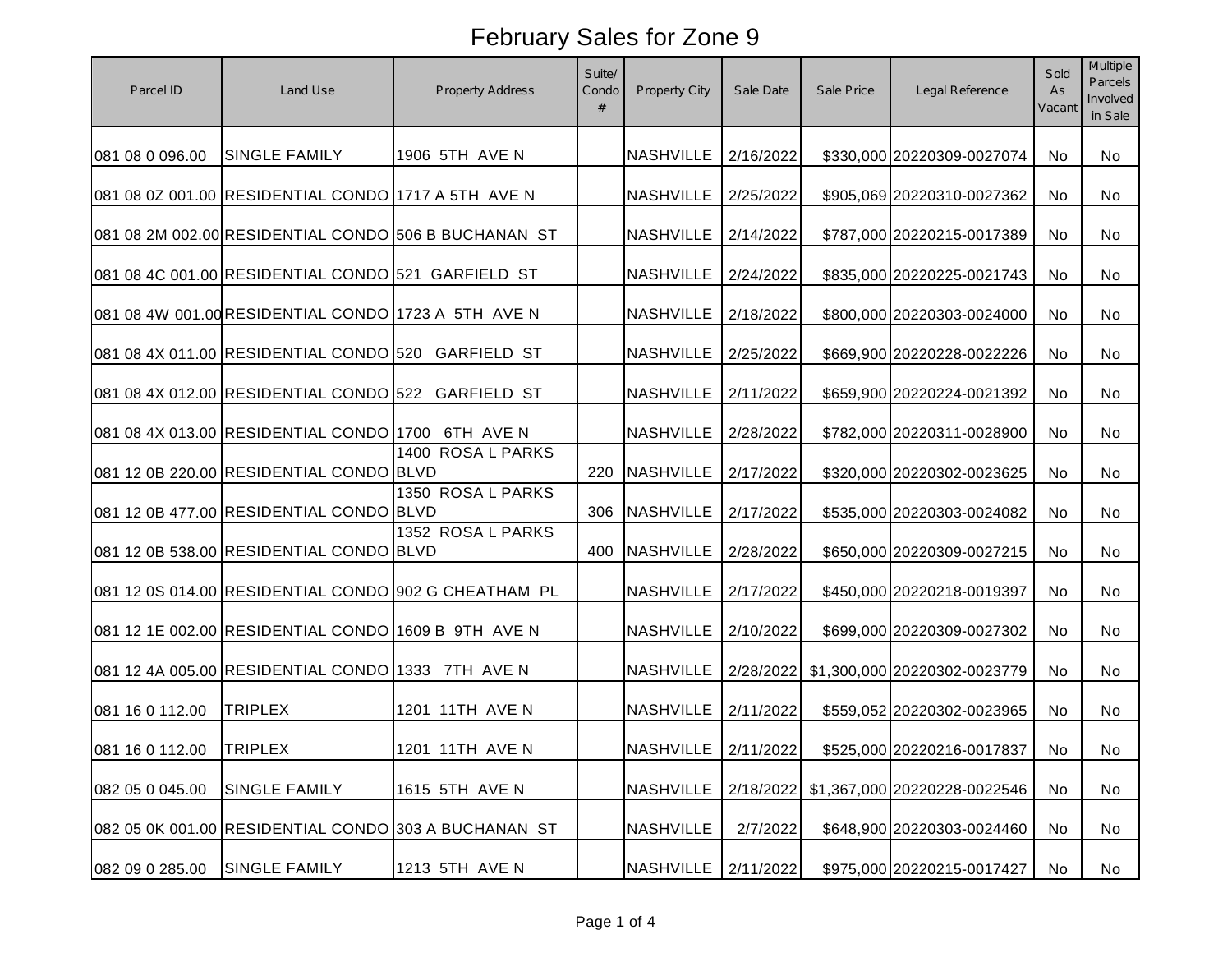| Parcel ID | Land Use                                          | Property Address                                     | Suite/<br>Condo<br># | Property City              | Sale Date | Sale Price | Legal Reference              | Sold<br>As<br>Vacant | Multiple<br>Parcels<br>Involved<br>in Sale |
|-----------|---------------------------------------------------|------------------------------------------------------|----------------------|----------------------------|-----------|------------|------------------------------|----------------------|--------------------------------------------|
|           | 082 13 0E 136.00 RESIDENTIAL CONDO 825 3RD AVE N  |                                                      |                      | <b>NASHVILLE</b>           | 2/28/2022 |            | \$655,000 20220302-0023744   | No                   | No                                         |
|           | 082 13 0G 405.00 RESIDENTIAL CONDO 303 CRIDDLE ST |                                                      | 405                  | <b>NASHVILLE</b>           | 2/11/2022 |            | \$400,000 20220228-0022457   | No.                  | No                                         |
|           | 082 14 0A 043.00 RESIDENTIAL CONDO 910 1ST AVE N  |                                                      |                      | <b>NASHVILLE</b>           | 2/8/2022  |            | \$615,000 20220218-0019258   | No                   | No                                         |
|           | 082 14 0A 105.00 RESIDENTIAL CONDO 970 1ST AVE N  |                                                      |                      | <b>NASHVILLE</b>           | 2/4/2022  |            | \$430,000 20220223-0020623   | No.                  | No                                         |
|           | 093 05 2B 034.00 RESIDENTIAL CONDO 700 CHURCH ST  |                                                      |                      | 602 NASHVILLE              | 2/24/2022 |            | \$325,000 20220309-0027029   | No.                  | No                                         |
|           |                                                   | 093 06 0A 036.00 RESIDENTIAL CONDO 301 DEMONBREUN ST | 411                  | <b>NASHVILLE</b>           | 2/16/2022 |            | \$501,000 20220301-0022885   | No.                  | No                                         |
|           |                                                   | 093 06 0A 061.00 RESIDENTIAL CONDO 301 DEMONBREUN ST | 703                  | <b>NASHVILLE</b>           | 2/28/2022 |            | \$826,700 20220310-0027371   | No                   | No                                         |
|           |                                                   | 093 06 0A 176.00 RESIDENTIAL CONDO 301 DEMONBREUN ST |                      | 1221 NASHVILLE             | 2/24/2022 |            | \$360,000 20220309-0026974   | No                   | No                                         |
|           |                                                   | 093 06 0A 249.00 RESIDENTIAL CONDO 301 DEMONBREUN ST |                      | 1613 NASHVILLE             | 2/23/2022 |            | \$475,000 20220225-0021817   | No                   | No                                         |
|           | 093 06 1B 303.00 RESIDENTIAL CONDO WAY N          | 239 REP JOHN LEWIS                                   |                      | 303 NASHVILLE              | 2/18/2022 |            | \$465,000 20220303-0024312   | No                   | No                                         |
|           | 093 06 1J 041.00 RESIDENTIAL CONDO 415 CHURCH ST  |                                                      |                      | 1209 NASHVILLE             | 2/23/2022 |            | \$365,000 20220308-0026296   | No                   | No                                         |
|           | 093 06 1J 105.00 RESIDENTIAL CONDO 415 CHURCH ST  |                                                      |                      | 1613 NASHVILLE             | 2/22/2022 |            | \$625,000 20220223-0020433   | No                   | No                                         |
|           | 093 06 1M 004.00 RESIDENTIAL CONDO 515 CHURCH ST  |                                                      |                      | 3003 NASHVILLE             | 2/9/2022  |            | \$400,000 20220223-0020422   | No.                  | No                                         |
|           | 093 06 1M 022.00 RESIDENTIAL CONDO 515 CHURCH ST  |                                                      |                      | 3107 NASHVILLE             | 2/14/2022 |            | \$440,000 20220218-0019292   | No.                  | No                                         |
|           | 093 06 1M 079.00 RESIDENTIAL CONDO 515 CHURCH ST  |                                                      |                      | 3508 NASHVILLE             | 2/24/2022 |            | \$975,000 20220225-0021666   | No.                  | No                                         |
|           | 093 06 1M 142.00 RESIDENTIAL CONDO 515 CHURCH ST  |                                                      |                      | 4007 NASHVILLE   2/25/2022 |           |            | \$842,500 20220301-0023106   | No                   | No                                         |
|           | 093 06 1M 171.00 RESIDENTIAL CONDO 515 CHURCH ST  |                                                      |                      | 4304 NASHVILLE             | 2/4/2022  |            | \$1,650,000 20220215-0017524 | No                   | No                                         |
|           | 093 06 1M 183.00 RESIDENTIAL CONDO 515 CHURCH ST  |                                                      |                      | 4405 NASHVILLE             | 2/4/2022  |            | \$640,000 20220209-0015217   | No                   | No                                         |
|           | 093 09 0C 023.00 RESIDENTIAL CONDO 1212 LAUREL ST |                                                      |                      | 505 NASHVILLE              | 2/15/2022 |            | \$960,000 20220218-0019401   | No                   | No                                         |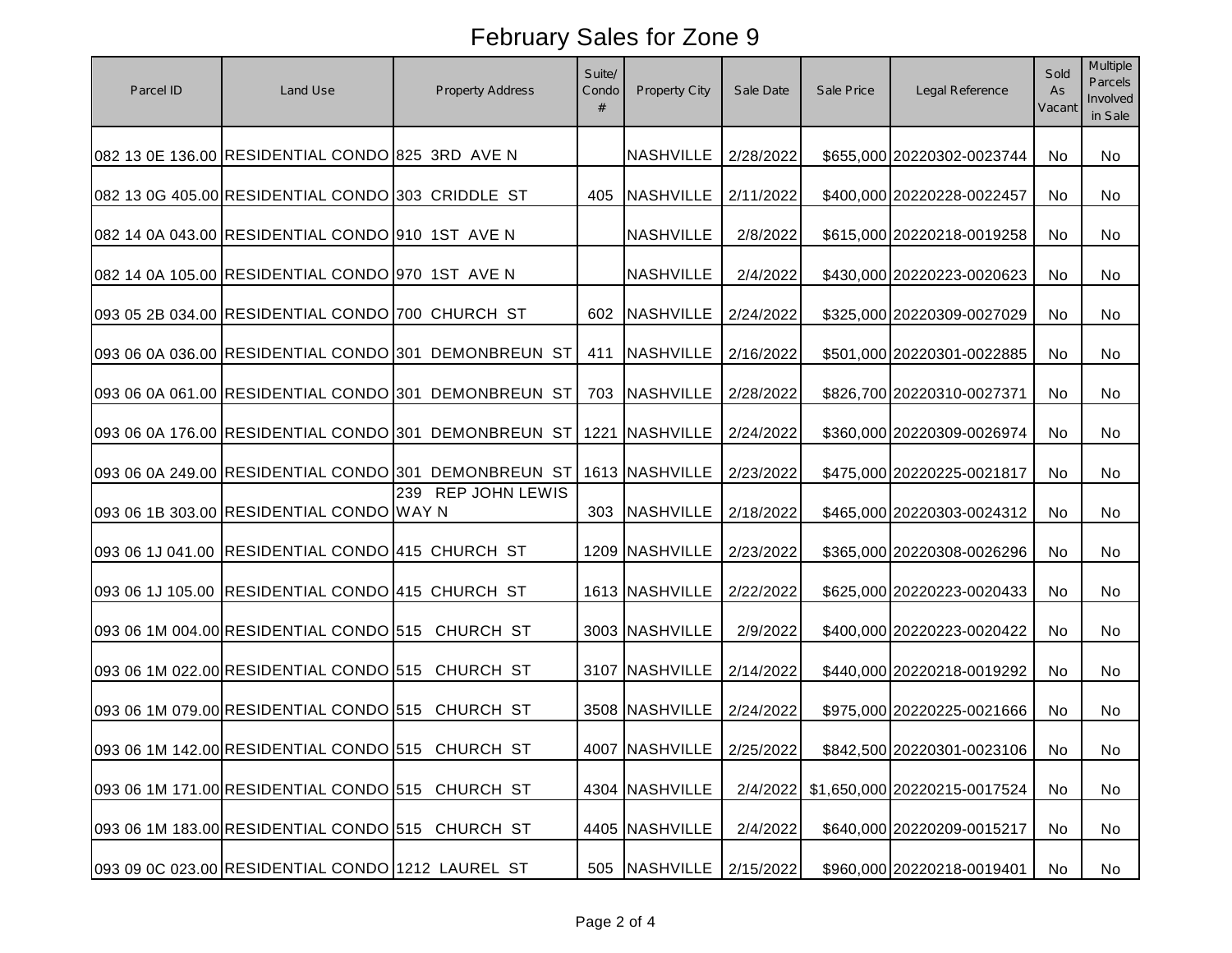| Parcel ID              | Land Use                                           | Property Address | Suite/<br>Condo<br># | Property City               | Sale Date | Sale Price | Legal Reference              | Sold<br>As<br>Vacant | Multiple<br>Parcels<br>Involved<br>in Sale |
|------------------------|----------------------------------------------------|------------------|----------------------|-----------------------------|-----------|------------|------------------------------|----------------------|--------------------------------------------|
|                        | 093 09 0C 045.00 RESIDENTIAL CONDO 1212 LAUREL ST  |                  | 703                  | <b>NASHVILLE</b>            | 2/22/2022 |            | \$799,000 20220304-0024843   | No                   | No                                         |
|                        | 093 09 0C 147.00 RESIDENTIAL CONDO 1212 LAUREL ST  |                  |                      | 1315 NASHVILLE              | 2/16/2022 |            | \$990,000 20220314-0029497   | No                   | No                                         |
|                        | 093 09 0C 149.00 RESIDENTIAL CONDO 1212 LAUREL ST  |                  |                      | 1402 NASHVILLE              | 2/25/2022 |            | \$1,537,500 20220301-0023136 | No                   | No                                         |
|                        | 093 09 0C 196.00 RESIDENTIAL CONDO 1212 LAUREL ST  |                  |                      | 1704 NASHVILLE              | 2/18/2022 |            | \$1,200,000 20220222-0019837 | No                   | No                                         |
|                        | 093 09 0C 254.00 RESIDENTIAL CONDO 1212 LAUREL ST  |                  |                      | 2102 NASHVILLE              | 2/18/2022 |            | \$1,780,000 20220225-0021881 | No.                  | No                                         |
|                        | 093 11 0G 206.00 RESIDENTIAL CONDO 20 RUTLEDGE ST  |                  | 206                  | NASHVILLE                   | 2/17/2022 |            | \$907,000 20220303-0024579   | No.                  | No                                         |
|                        | 093 11 0G 409.00 RESIDENTIAL CONDO 20 RUTLEDGE ST  |                  | 409                  | <b>NASHVILLE</b>            | 2/15/2022 |            | \$890,000 20220217-0018581   | No                   | No                                         |
|                        | 093 11 0H 001.00 RESIDENTIAL CONDO 65 LINDSLEY AVE |                  | 202                  | <b>NASHVILLE</b>            | 2/17/2022 |            | \$334,900 20220222-0019854   | No                   | No                                         |
|                        | 093 11 0H 020.00 RESIDENTIAL CONDO 65 LINDSLEY AVE |                  | 307                  | <b>NASHVILLE</b>            | 2/16/2022 |            | \$679,900 20220222-0019843   | No                   | No                                         |
|                        | 093 11 0H 024.00 RESIDENTIAL CONDO 65 LINDSLEY AVE |                  | 311                  | <b>NASHVILLE</b>            | 2/4/2022  |            | \$739,900 20220207-0013858   | No                   | No                                         |
|                        | 093 11 0H 026.00 RESIDENTIAL CONDO 65 LINDSLEY AVE |                  |                      | 313 NASHVILLE               | 2/1/2022  |            | \$509,900 20220202-0012394   | No                   | No                                         |
|                        | 093 11 0H 029.00 RESIDENTIAL CONDO 65 LINDSLEY AVE |                  | 402                  | <b>NASHVILLE</b>            | 2/14/2022 |            | \$354,900 20220217-0018417   | No                   | No                                         |
|                        | 093 11 0H 046.00 RESIDENTIAL CONDO 65 LINDSLEY AVE |                  |                      | 505 NASHVILLE               | 2/1/2022  |            | \$659,000 20220203-0012832   | No.                  | No                                         |
| 093 11 0H 059.00 CONDO | OR OTHER COM                                       | 65 LINDSLEY AVE  | 201                  | <b>NASHVILLE</b>            | 2/10/2022 |            | \$334,900 20220214-0016585   | No.                  | No                                         |
|                        | 093 13 0C 136.00 RESIDENTIAL CONDO 600 12TH AVE S  |                  | 706                  | <b>NASHVILLE</b>            | 2/14/2022 |            | \$580,000 20220302-0023694   | No.                  | No                                         |
|                        | 093 13 0C 207.00 RESIDENTIAL CONDO 600 12TH AVE S  |                  |                      | 902   NASHVILLE   2/22/2022 |           |            | \$550,000 20220224-0021448   | No                   | No                                         |
|                        | 093 13 0C 214.00 RESIDENTIAL CONDO 600 12TH AVE S  |                  | 911                  | <b>NASHVILLE</b>            | 2/10/2022 |            | \$550,000 20220228-0022282   | No                   | No                                         |
|                        | 093 13 0C 281.00 RESIDENTIAL CONDO 600 12TH AVE S  |                  |                      | 1412 NASHVILLE              | 2/16/2022 |            | \$41,500 20220301-0022907    | No                   | No                                         |
|                        | 093 13 0C 413.00 RESIDENTIAL CONDO 600 12TH AVE S  |                  |                      | 413 NASHVILLE               | 2/25/2022 |            | \$695,000 20220309-0027156   | No                   | No                                         |